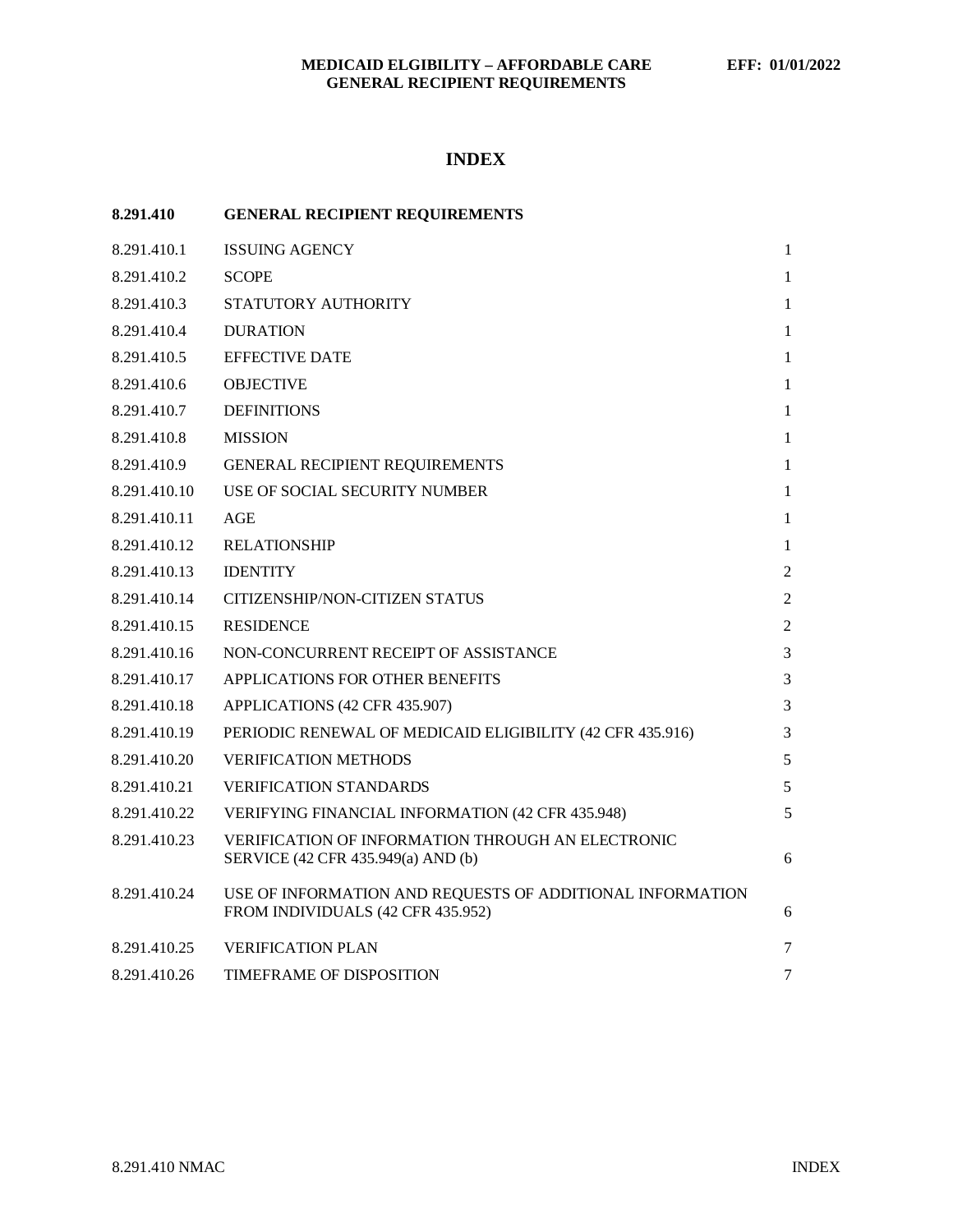## **TITLE 8 SOCIAL SERVICES CHAPTER 291 MEDICAID ELIGIBILITY - AFFORDABLE CARE GENERAL RECIPIENT REQUIREMENTS**

<span id="page-1-0"></span>**8.291.410.1 ISSUING AGENCY:** New Mexico Human Services Department (HSD). [8.291.410.1 NMAC - Rp, 8.291.410.1 NMAC, 10/1/2017]

<span id="page-1-1"></span>**8.291.410.2 SCOPE:** The rule applies to the general public. [8.291.410.2 NMAC - Rp, 8.291.410.2 NMAC, 10/1/2017]

<span id="page-1-2"></span>**8.291.410.3 STATUTORY AUTHORITY:** The New Mexico medicaid program is administered pursuant to regulations promulgated by the federal department of health and human services under Title XIX of the Social Security Act as amended or by state statute. See Section 27-1-12 et seq., NMSA 1978. [8.291.410.3 NMAC - Rp, 8.291.410.3 NMAC, 10/1/2017]

<span id="page-1-3"></span>**8.291.410.4 DURATION:** Permanent.

[8.291.410.4 NMAC - Rp, 8.291.410.4 NMAC, 10/1/2017]

<span id="page-1-4"></span>**8.291.410.5 EFFECTIVE DATE:** October 1, 2017, unless a later date is cited at the end of a section. [8.291.410.5 NMAC - Rp, 8.291.410.5 NMAC, 10/1/2017]

<span id="page-1-5"></span>**8.291.410.6 OBJECTIVE:** The objective of this rule is to provide eligibility guidelines when determining eligibility for the medical assistance division (MAD) medical assistance programs (MAP) and other health care programs it administers. Processes for establishing and maintaining this category of eligibility are found in the affordable care general provision chapter located at 8.291.400 NMAC through 8.291.430 NMAC. [8.291.410.6 NMAC - Rp, 8.291.410.6 NMAC, 10/1/2017]

<span id="page-1-6"></span>**8.291.410.7 DEFINITIONS:** Refer to 8.291.400.7 NMAC. [8.291.410.7 NMAC - Rp, 8.291.410.7 NMAC, 10/1/2017]

<span id="page-1-7"></span>**8.291.410.8 MISSION:** To transform lives. Working with our partners, we design and deliver innovative, high quality health and human services that improve the security and promote independence for New Mexicans in their communities.

[8.291.410.8 NMAC - Rp, 8.291.410.8 NMAC, 10/1/2017; A, 1/1/2022]

<span id="page-1-8"></span>**8.291.410.9 GENERAL RECIPIENT REQUIREMENTS:** To be eligible for MAP, applicants or recipients must meet specific requirements as outlined in this part. [8.291.410.9 NMAC - Rp, 8.291.410.9 NMAC, 10/1/2017]

<span id="page-1-9"></span>**8.291.410.10 USE OF SOCIAL SECURITY NUMBER:** Refer to 8.200.410.10 NMAC. [8.291.410.10 NMAC - Rp, 8.291.410.10 NMAC, 10/1/2017]

<span id="page-1-10"></span>**8.291.410.11 AGE:** The age of the applicant recipient is verified to determine if he or she is under or over the specified age limit.

**A.** Age of child: Verification of age, including self-attestation of an applicant or recipient under 21 years of age is mandatory for MAP enrollment.

- **B.** Age of adults: Age of an applicant or recipient 21 years of age or older is verified if questionable.
- **C.** Documents that can be used to verify age can be found in 8.100.130 NMAC.

[8.291.410.11 NMAC - Rp, 8.291.410.11 NMAC, 10/1/2017]

<span id="page-1-11"></span>**8.291.410.12 RELATIONSHIP:** Verification of relationship is mandatory, see 8.291.410.20 NMAC

- **A.** Documents that can be used to verify relationship can be found at 8.100.130 NMAC.
- **B.** The documentary evidence must contain the names of related individuals in question.
	- (1) If the relative is other than a parent, the relationship must be traced if questionable.<br>(2) In situations in which both parents are living in the home and the father's paternity

**(2)** In situations in which both parents are living in the home and the father's paternity has

not been established by operation of law or determined through court order, it will be necessary to establish the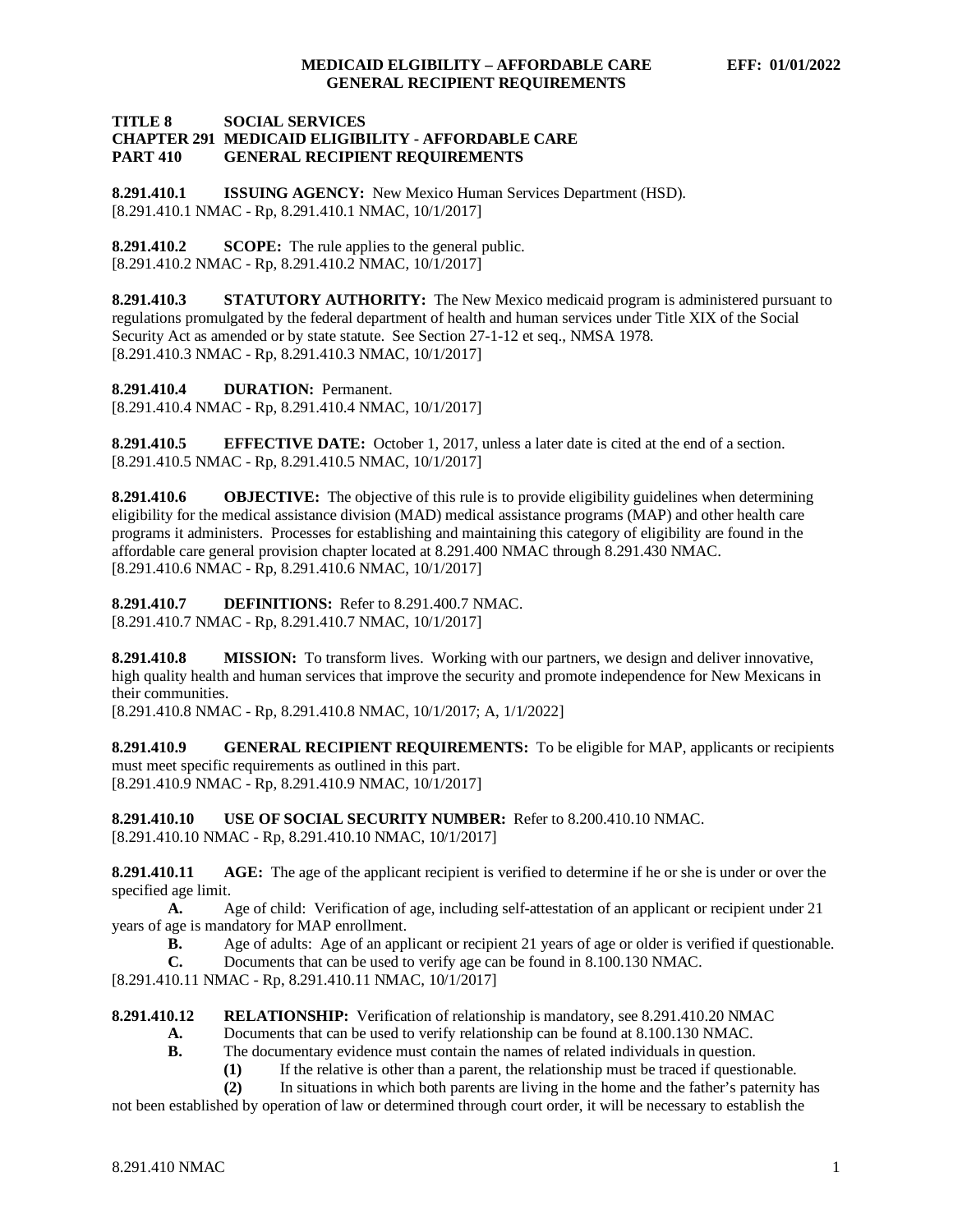relationship of the applicant or recipient under 21 years of age to the father by completion of the HSD child support enforcement division (CSED) acknowledgment of paternity packet.

**(3)** If the child is living with a relative, it will be necessary to establish the relationship of the absent parents. A CSED acknowledgement of paternity will be an acceptable means of establishing relationship. **C.** The following relatives are within the fifth degree of relationship:

- **(1)** father (biological or adoptive);
- **(2)** mother (biological or adoptive);
- 
- **(3)** grandfather, great grandfather, great great grandfather, great great great grandfather; **(4)** grandmother, great grandmother, great great grandmother, great great great grandmother;
- **(5)** spouse of child's parent (stepparent);

**(6)** spouse of child's grandparent, great grandparent, great great grandparent, great great great grandparent (step grandparent);

- **(7)** brother, half-brother, brother-in-law, step-brother;
- **(8)** sister, half-sister, sister-in-law, step-sister;
- **(9)** uncle of the whole or half blood, uncle-in-law, great uncle, great great uncle;
- **(10)** aunt of the whole or half blood, aunt-in-law, great aunt, great great aunt;
- **(11)** first cousin and spouse of first cousin;
- **(12)** son or daughter of first cousin (first cousin once removed);
- **(13)** son or daughter of great aunt or great uncle (first cousin once removed) and spouse; or
- **(14)** nephew or niece and spouses.

**D.** Effect of divorce or death on relationship: A relationship based upon marriage, such as the "inlaw" or "step" relationships, continues to exist following the dissolution of the marriage by divorce or death. [8.291.410.12 NMAC - Rp, 8.291.410.12 NMAC, 10/1/2017]

<span id="page-2-0"></span>**8.291.410.13 IDENTITY:** Refer to 8.200.410.12 NMAC. [8.291.410.13 NMAC - Rp, 8.291.410.13 NMAC, 10/1/2017]

<span id="page-2-1"></span>**8.291.410.14 CITIZENSHIP/NON-CITIZEN STATUS:** Refer to 8.200.410.12 NMAC. [8.291.410.14 NMAC - Rp, 8.291.410.14 NMAC, 10/1/2017; A, 1/1/2022]

<span id="page-2-2"></span>**8.291.410.15 RESIDENCE:** To meet MAP requirements for eligibility, applicants or recipients must be living in New Mexico on the date of application or final determination of eligibility and have demonstrated an intention to remain in the state.

**A.** Establishing residence: Residence in New Mexico is established by living in the state and carrying out the types of activities associated with day-to-day living, such as occupying a home, enrolling child(ren) in school, getting a state driver's license, or renting a post office box. An applicant or recipient who is homeless is considered to have met the residence requirements if he or she intends to remain in the state.

**B.** Recipients receiving benefits out-of-state: Applicants or recipients who receive financial or medical assistance in another state which makes residence in that state a condition of eligibility are considered residents of that state until the ISD office receives verification from the other state agency indicating that it has been notified by an applicant or recipient of the abandonment of residence in that state.

**C.** Applicants or recipients court ordered into full or partial responsibility of the state children youth and families department (CYFD): When CYFD places an applicant or recipient in a new state of residence, the new state of residence is responsible for the provision of medicaid; however, New Mexico must provide limited coverage for services that are part of the New Mexico MAD benefit package and not available in the new state of residence.<br> **D.** Abandonment: Residence is not abandoned by temporary absences. Temporary absences occur

**D.** Abandonment: Residence is not abandoned by temporary absences. Temporary absences occur when applicants or recipients leave New Mexico for specific purposes with time-limited goals. An applicant or recipient may be temporarily absent from the state is the person intends to return when the purpose of the absence has been accomplished, unless another state has determined he or she is a resident there for the purposes of MAP enrollment. Residence is considered abandoned when the applicant or recipient leaves New Mexico for any of the following reasons:

- **(1)** intends to establish residence in another state;
- **(2)** for no specific purpose with no clear intention of returning;<br>**(3)** applies for financial, food or medical assistance in another s

**(3)** applies for financial, food or medical assistance in another state which makes residence in that state a condition of eligibility; or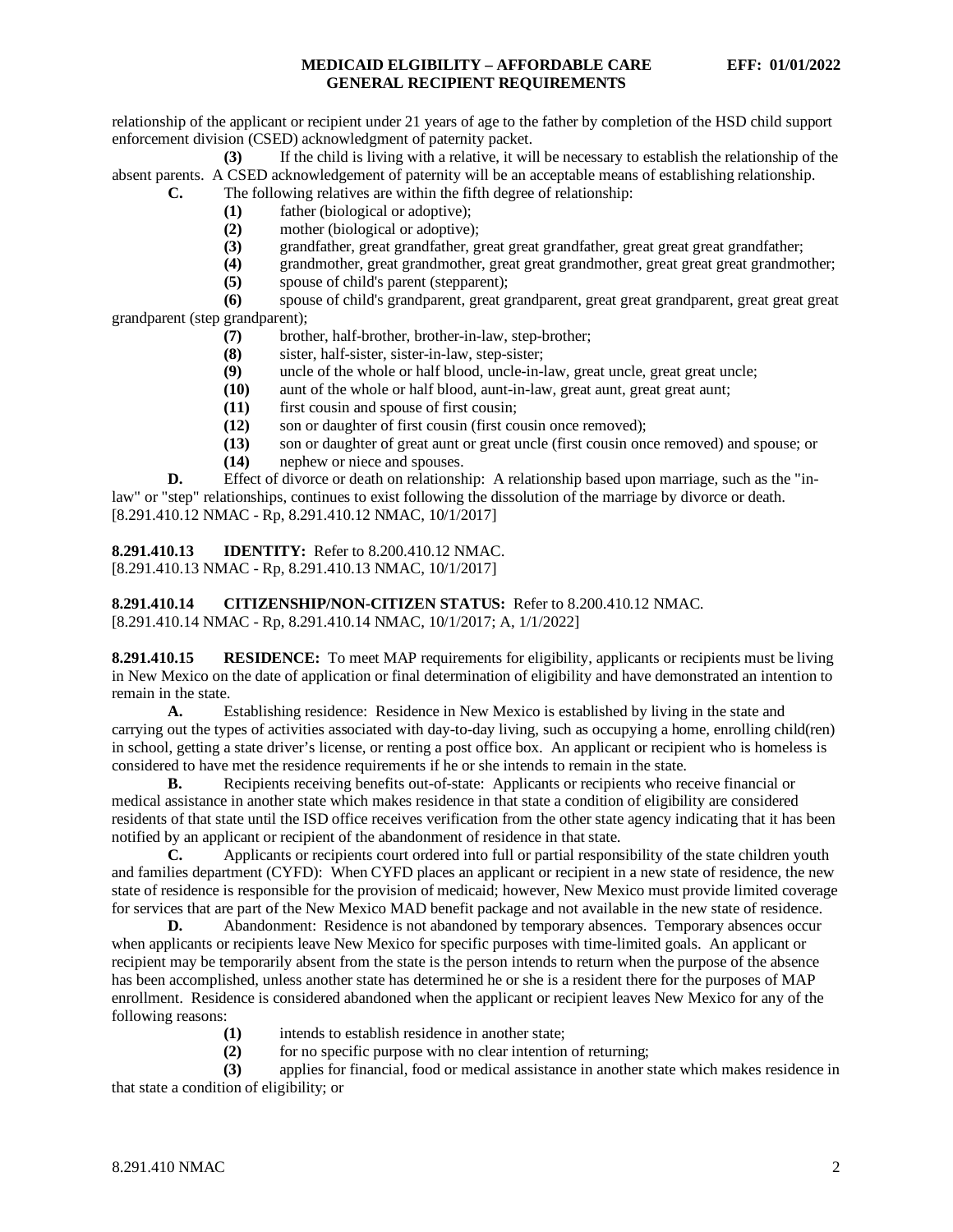**(4)** for more than 30 calendar days, without notifying HSD of his or her departure or intention of returning.

**E.** Dispute in residency: If there is a dispute in state residency, the applicant or recipient may be considered a resident in the state in which he or she is physically located.

**F.** Evidence of immigration status may not be used to determine that an individual is not a state resident per 42 CFR. 435.956 (c)(2).

[8.291.410.15 NMAC - Rp, 8.291.410.15 NMAC, 10/1/2017]

<span id="page-3-0"></span>**8.291.410.16 NON-CONCURRENT RECEIPT OF ASSISTANCE:** A MAP applicant or recipient receiving medicaid in another state is not eligible for MAP enrollment in accordance with 8.200.410 NMAC. [8.291.410.16 NMAC - Rp, 8.291.410.16 NMAC, 10/1/2017]

<span id="page-3-1"></span>**8.291.410.17 APPLICATIONS FOR OTHER BENEFITS:** As a condition of eligibility, a MAP applicant or recipient must take all necessary steps to obtain any benefits he or she is entitled to in accordance with 8.200.410 NMAC.

[8.291.410.17 NMAC - Rp, 8.291.410.17 NMAC, 10/1/2017]

## <span id="page-3-2"></span>**8.291.410.18 APPLICATIONS (42 CFR 435.907):**

**A.** Basis and implementation*.* In accordance with section 1413(b)(1)(A) of the Affordable Care Act, HSD will accept an application from the applicant, an adult who is in the applicant's household, as defined in 42 CFR 435.603, or family, as defined in section  $36B(d)(1)$  of the Code, an authorized representative, or if the applicant is a minor or incapacitated, someone acting responsibly for the applicant, and any documentation required to establish eligibility:

- **(1)** Via the internet web site;
- **(2)** By telephone;
- **(3)** Via mail;
- **(4)** In person; and
- **(5)** Through other commonly available electronic means.

**B.** The application must be:

- (1) The single, streamlined application for all insurance affordability programs or (2) An alternative single, streamlined application for all insurance affordability pro
- **(2)** An alternative single, streamlined application for all insurance affordability programs,

which may be no more burdensome on the applicant than the application described in Paragraph (1) of Subsection B of 8.291.410.18 NMAC. HSD uses the HSD 100 and MAD 100 application forms, and Your Eligibility System NM (Yes NM).

**C.** For individuals applying, or who may be eligible, for assistance on a basis other than the applicable modified adjusted gross income (MAGI) standard in accordance with 42 CFR435.911 HSD will use an application described in Subsection B of 8.291.410.18 NMAC and supplemental forms to collect additional information needed to determine eligibility on such other basis.

**D.** HSD may not require an in-person interview as part of the application process for a determination of eligibility using MAGI-based income.

**E.** Limits on information: HSD will only require an applicant to provide the information necessary to make an eligibility determination or for a purpose directly connected to the administration of the state plan.<br> **F.** HSD accepts on applications electronic, including telephonically recorded, signatures and

**F.** HSD accepts on applications electronic, including telephonically recorded, signatures and handwritten signatures transmitted via any other electronic transmission. [8.291.410.18 NMAC - Rp, 8.291.410.18 NMAC, 10/1/2017]

# <span id="page-3-3"></span>**8.291.410.19 Periodic renewal of medicaid eligibility (42 CFR 435.916):**

**A.** Renewal of individuals whose medicaid eligibility is based on MAGI.

**(1)** Except as provided in Subsection D of 8.291.410.19 NMAC, the eligibility of medicaid beneficiaries whose financial eligibility is determined using MAGI-based income must be renewed once every 12 months, and no more frequently than once every 12 months.

**(2)** Renewal on basis of information available to HSD. HSD will make a redetermination of eligibility without requiring information from the individual if able to do so based on reliable information contained in the individual's account or other more current information available to HSD, including but not limited to information accessed through any data bases accessed by HSD under 42 CFR 435.948, 435.949 and 435.956. If the HSD is able to renew eligibility based on such information, HSD will notify the individual: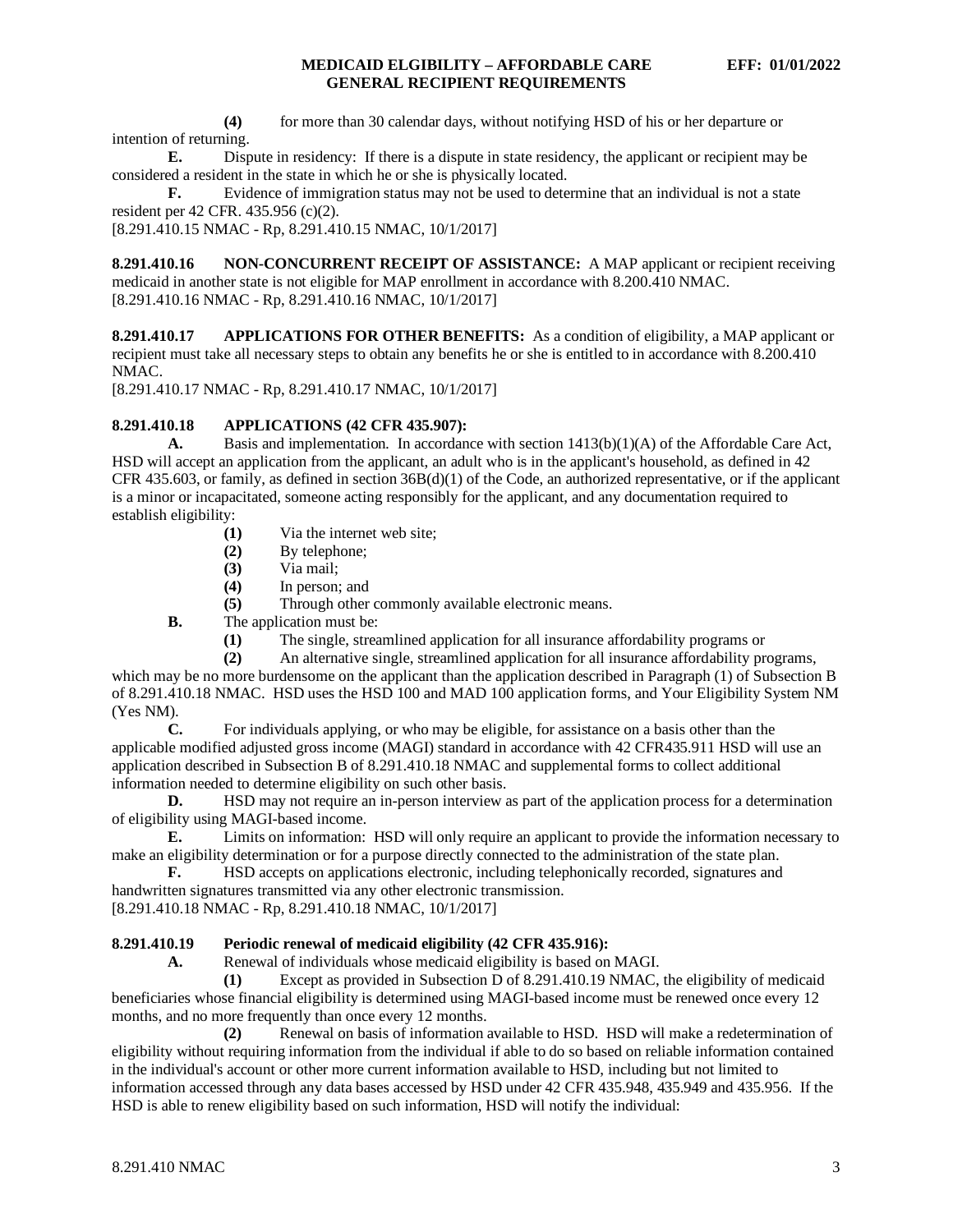**(a)** Of the eligibility determination, and basis; and

**(b)** That the individual must inform the HSD, through any of the modes permitted for submission of applications under 42 CFR 435.907(a) and Subsection A of 8.291.410.18 NMAC, if any of the information contained in such notice is inaccurate, but that the individual is not required to sign and return such notice if all information provided on such notice is accurate.

**(3)** Use of a pre-populated renewal form. If HSD cannot renew eligibility in accordance with Paragraph (2) of Subsection A of 8.291.410.19 NMAC, HSD will:

**(a)** Provide the individual with:

to renew eligibility.

**(i)** A renewal form containing information available to HSD that is needed

**(ii)** At least 30 days from the date of the renewal form to respond and provide any necessary information through any of the modes of submission specified in 42 CFR 435.907(a) and 8.291.410.18(A) NMAC and to sign the renewal form in a manner consistent with 42 CFR 435.907(f) and Subsection F of 8.291.410.18 NMAC.

**(iii)** Notice of the HSD decision concerning the renewal of eligibility. **(b)** Verify any information provided by the beneficiary in accordance with 42 CFR

435.945 through 435.956.

**(c)** Reconsider in a timely manner the eligibility of an individual who is terminated for failure to submit the renewal form or necessary information, if the individual subsequently submits the renewal form within 90 days after the date of termination without requiring a new application;

**(d)** Not require an individual to complete an in-person interview as part of the renewal process.

**B. Redetermination of individuals whose medicaid eligibility is determined on a basis other than modified adjusted gross income:** HSD will redetermine the eligibility of medicaid beneficiaries excepted from modified adjusted gross income per 42 CFR 435.603, for circumstances that may change, at least every 12 months. HSD will make a redetermination of eligibility in accordance with the provisions of Paragraph (2) of Subsection A of 8.291.410.19 NMAC, if sufficient information is available to do so. HSD adopts the procedures described at 42 CFR 435.916(a)(3) for individuals whose eligibility cannot be renewed in accordance with Paragraph (3) of Subsection A of 8.291.410.19 NMAC.

**(1)** HSD will consider blindness as continuing until the reviewing physician under 42 CFR 435.531 determines that a beneficiary's vision has improved beyond the definition of blindness contained in the plan; and

**(2)** HSD will consider disability as continuing until the review team, under 42 CFR 435.541, determines that a beneficiary's disability no longer meets the definition of disability contained in the plan.<br> **C.** Procedures for reporting changes: HSD has procedures designed to ensure that benef

**C. Procedures for reporting changes:** HSD has procedures designed to ensure that beneficiaries make timely and accurate reports of any change in circumstances that may affect their eligibility and that such changes may be reported through any of the modes for submission of applications described in 43 CFR 435.907(a) and Subsection A of 8.291.410.18 NMAC.

**D. HSD** action on information about changes: Consistent with the requirements of 42 CFR 435.952, HSD will promptly redetermine eligibility between regular renewals of eligibility described in Subsections B and C of 8.291.410.19 NMAC whenever it receives information about a change in a beneficiary's circumstances that may affect eligibility. Auto renewal is only applicable to the following medicaid categories: working disabled individuals, qualified medicare beneficiaries, specified low income medicare beneficiary, qualified individuals, parent caretaker, pregnant women, children's medicaid, children's health insurance program (CHIP), pregnancy related services, other adult and family planning.

**(1)** For renewals of medicaid beneficiaries whose financial eligibility is determined using MAGI-based income, the agency must limit any requests for additional information from the individual to information relating to such change in circumstance.

**(2)** If HSD has enough information available to it to renew eligibility with respect to all eligibility criteria, the HSD will begin a new 12-month renewal period.

**(3)** If HSD has information about anticipated changes in a beneficiary's circumstances that may affect his or her eligibility, HSD will redetermine eligibility at the appropriate time based on such changes.

**E.** HSD will request from beneficiaries only the information needed to renew eligibility. Requests for non-applicant information must be conducted in accordance with 42 CFR 435.907.

**F**. Determination of ineligibility and transmission of data pertaining to individuals no longer eligible for medicaid.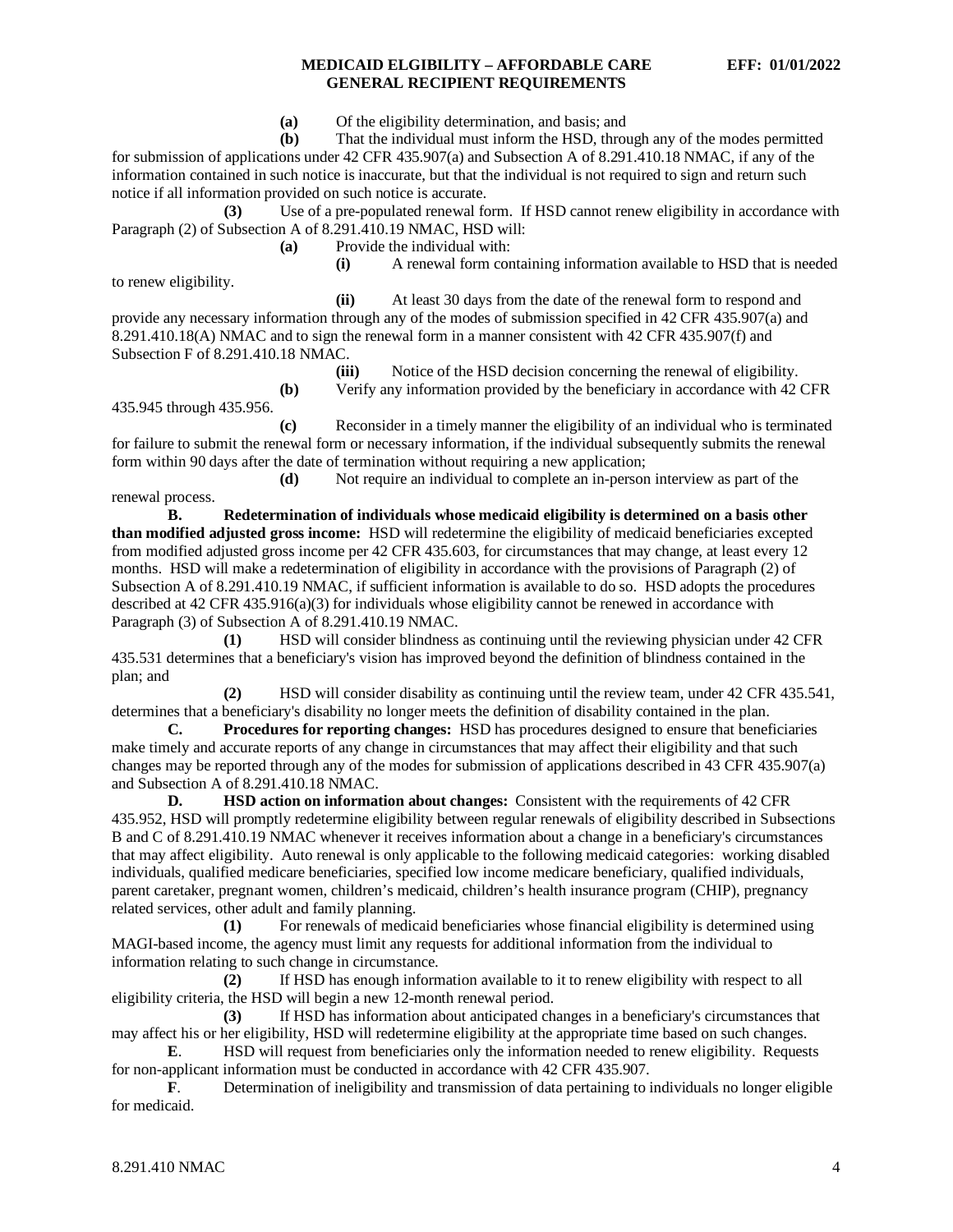**(1)** Prior to making a determination of ineligibility, HSD will consider all bases of eligibility, consistent with 42 CFR 435.911.

**(2)** For individuals determined ineligible for medicaid, the agency must determine potential eligibility for other insurance affordability programs and comply with the procedures set forth in 42 CFR 435.1200.

**G.** Any renewal form or notice will be accessible to persons who are limited english proficient and persons with disabilities, consistent with 42 CFR 435.905.

[8.291.410.19 NMAC - N, 10/1/2017]

<span id="page-5-0"></span>**8.291.410.20 VERIFICATION METHODS:** Verification will be obtained through various methods. Not all methods will necessarily be used in each case. This section details the specific types of methods to be used in establishing the applicant or recipient's eligibility.

**A.** Prior case data not subject to change: Verification of an eligibility factor not subject to change, which previously has been verified and accepted, will not be subject to re-verification. The caseworker shall not ask an applicant or recipient for verification of any eligibility factors which have previously been established through documents in HSD's possession and are not subject to change. Such factors include U.S. citizenship, birth date, relationship and enumeration.

**B.** Electronic data: Every applicant or recipient shall be informed that the information provided is subject to verification through state, federal and contracted data systems. The caseworker shall not require further verification of such information unless it is disputed by the applicant or recipient, or the information is otherwise questionable as defined in 8.100.130 NMAC.

**C.** Self-attestation is the information that an applicant or recipient reports on an application and is certifying as true and correct to the best of their knowledge.

**D.** Documentary evidence is the primary source of verification for information not established in prior case information or electronic source data. Obtaining necessary verification through documentary evidence readily available to the applicant or recipient shall always be explored before collateral contacts or sworn statements are used. Documentary evidence consists of a written confirmation of a household's circumstances. Acceptable verification is not limited to any single type of document. The types of documents which may be accepted as verification are specified under the sections pertaining to verification methods later in this chapter. The caseworker shall provide applicants or recipients with receipts for verification documents provided subsequent to the interview.

**E.** Collateral contact is defined at 8.100.130 NMAC.<br>**F.** Sworn statement is defined at 8.100.130 NMAC.

**F.** Sworn statement is defined at 8.100.130 NMAC.

[8.291.410.20 - Rp, 8.291.410.19, 10/1/2017]

<span id="page-5-1"></span>**8.291.410.21 VERIFICATION STANDARDS:** Below is a list of standards HSD will utilize to determine eligibility for MAP categories defined at 8.291.400.10 NMAC. If verification cannot be confirmed utilizing the various methods described in each section of this rule, HSD may request additional information. If information is provided and becomes questionable as defined at 8.100.130 NMAC, then additional documentation must be provided as described by 8.100.130 NMAC.

**A.** Income: Verification of income is mandatory for ACA related MAP and HSD will utilize electronic sources and documents provided by the applicant or recipient to verify his or her income. Examples of acceptable documentation can be found at 8.100.130 NMAC.<br> **B.** Residency: Self attestation is an acceptable

**B.** Residency: Self attestation is an acceptable form of verification of residency.<br> **C.** Age: Self attestation is an acceptable form of verification of age.

**C.** Age: Self attestation is an acceptable form of verification of age.<br>**D.** Enumeration: HSD will utilize electronic sources to verify an approximate

Enumeration: HSD will utilize electronic sources to verify an applicant or recipient's enumeration.<br>E.

**E.** Citizenship: HSD will utilize electronic sources to verify an applicant or recipient's citizenship.

**F.** Immigration status: HSD will utilize electronic sources to verify an applicant or recipient's immigration status.<br> **G.** R

**G.** Relationship: Self attestation is an acceptable form of verification of relationship.

**H.** Receipt of other benefits: HSD will utilize electronic sources to verify an applicant or recipient's receipt of other benefits.

[8.291.410.21 - Rp, 8.291.410.20, 10/1/2017]

# <span id="page-5-2"></span>**8.291.410.22 VERIFYING FINANCIAL INFORMATION (42 CFR 435.948):**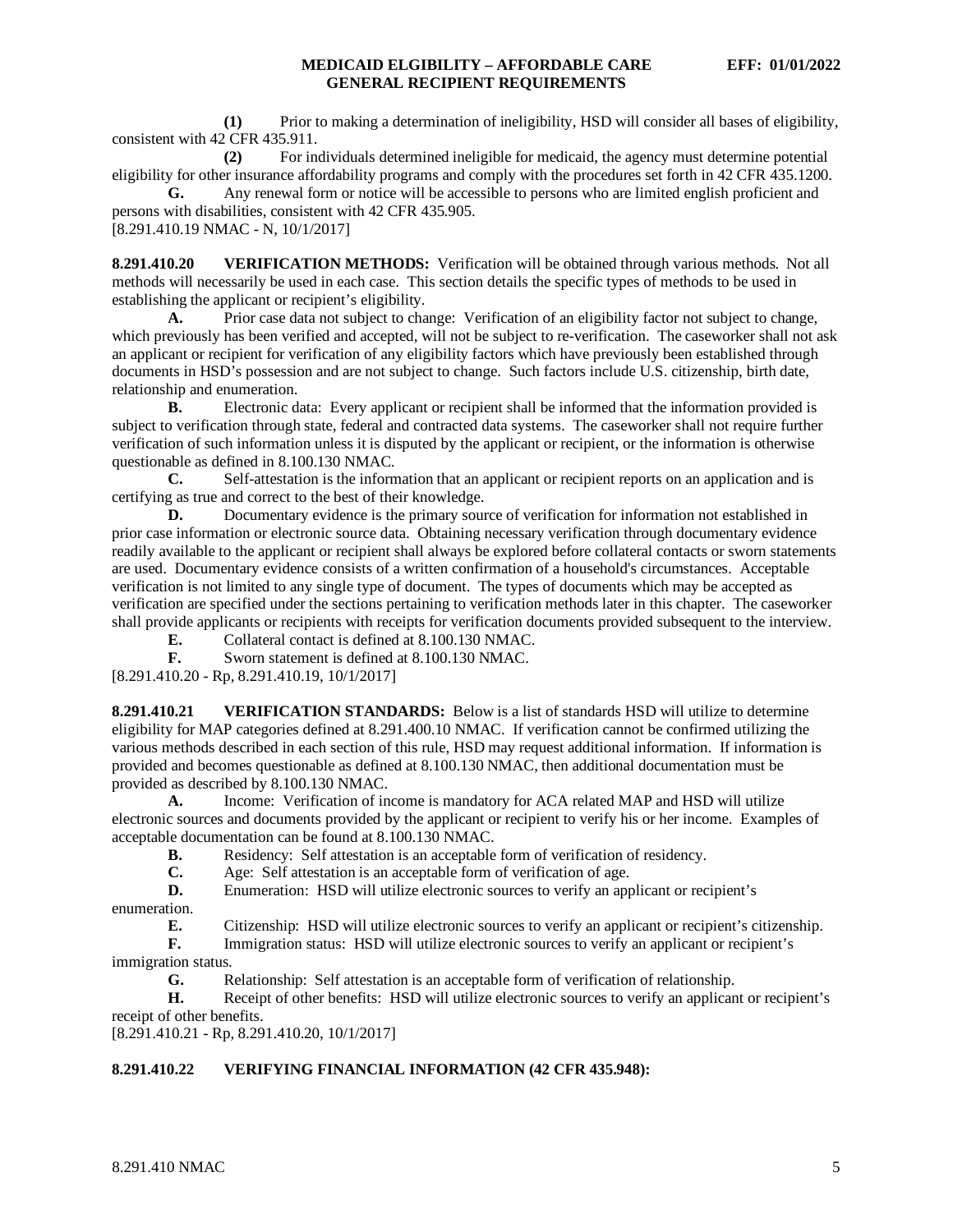**A**. HSD will request the following information relating to financial eligibility from other agencies in the state and other states and federal programs to the extent HSD determines such information is useful to verifying the financial eligibility of an individual.

**(1)** Information related to wages, net earnings from self-employment, unearned income and resources from the state wage information collection agency (SWICA), the internal revenue service (IRS), the social security administration (SSA), the agencies administering the state unemployment compensation laws, the stateadministered supplementary payment programs under section 1616(a) of the Act, and any state program administered under a plan approved under Titles I, X, XIV, or XVI of the Act; and

**(2)** Information related to eligibility or enrollment from the supplemental nutrition assistance program (SNAP), the state program funded under Part A of Title IV of the Act, and other insurance affordability programs.

**B.** To the extent that the information identified in Subsection A of 8.291.410.22 NMAC is available through the electronic service established in accordance with 8.291.410.23 NMAC HSD will obtain the information through such service.

**C.** HSD will request the information by SSN, or if an SSN is not available, using other personally identifying information in the individual's account, if possible. [8.291.410.22 NMAC - N, 10/1/2017]

## <span id="page-6-0"></span>**8.291.410.23 VERIFICATION OF INFORMATION THROUGH AN ELECTRONIC SERVICE (42 CFR**

**435.949(a) and (b)):** The federal government will establish an electronic service through which HSD may verify certain information with, or obtain such information from, federal agencies and other data sources, including SSA, the department of treasury, and the department of homeland security. To the extent that information related to eligibility for medicaid is available through the electronic service, HSD must obtain the information through such service.

[8.291.410.23 NMAC - N, 10/1/2017]

## <span id="page-6-1"></span>**8.291.410.24 USE OF INFORMATION AND REQUESTS OF ADDITIONAL INFORMATION FROM INDIVIDUALS (42 CFR 435.952):**

**A**. HSD will promptly evaluate information received or obtained by it in accordance with regulations per 42 CFR 435.940 through 435.960 to determine whether such information may affect the eligibility of an individual or the benefits to which he or she is entitled.

**B**. If information provided by or on behalf of an individual (on the application or renewal form or otherwise) is reasonably compatible with information obtained by HSD in accordance with 42. CFR 435.948, 435.949 or 435.956 HSD will determine or renew eligibility based on such information.

**C.** An individual must not be required to provide additional information or documentation unless information needed by the agency HSD in accordance with 42 CFR 435.948, 435.949 or 435.956 cannot be obtained electronically or the information obtained electronically is not reasonably compatible, as provided in the verification plan described in 8.291.410.24 NMAC with information provided by or on behalf of the individual.

**(1)** Income information obtained through an electronic data match shall be considered reasonably compatible with income information provided by or on behalf of an individual if both are either above or at or below the applicable income standard or other relevant income threshold.

**(2)** If information provided by or on behalf of an individual is not reasonably compatible with information obtained through an electronic data match, HSD must seek additional information from the individual including:

**(a)** A statement which reasonably explains the discrepancy; or **(b)** Other information (which may include documentation), pro

**(b)** Other information (which may include documentation), provided that

documentation from the individual is permitted only to the extent electronic data are not available and establishing a data match would not be effective, considering such factors as the administrative costs associated with establishing and using the data match compared with the administrative costs associated with relying on paper documentation, and the impact on program integrity in terms of the potential for ineligible individuals to be approved as well as for eligible individuals to be denied coverage.

**(c)** HSD must provide the individual a reasonable period, defined as 10 calendar days, to furnish any additional information required under Subsection C of 8.291.410.24 NMAC.

**(3)** Exception for special circumstances. HSD must establish an exception to permit, on a case-by-case basis, self-attestation of individuals for all eligibility criteria when documentation does not exist at the time of application or renewal, or is not reasonably available, such as in the case of individuals who are homeless or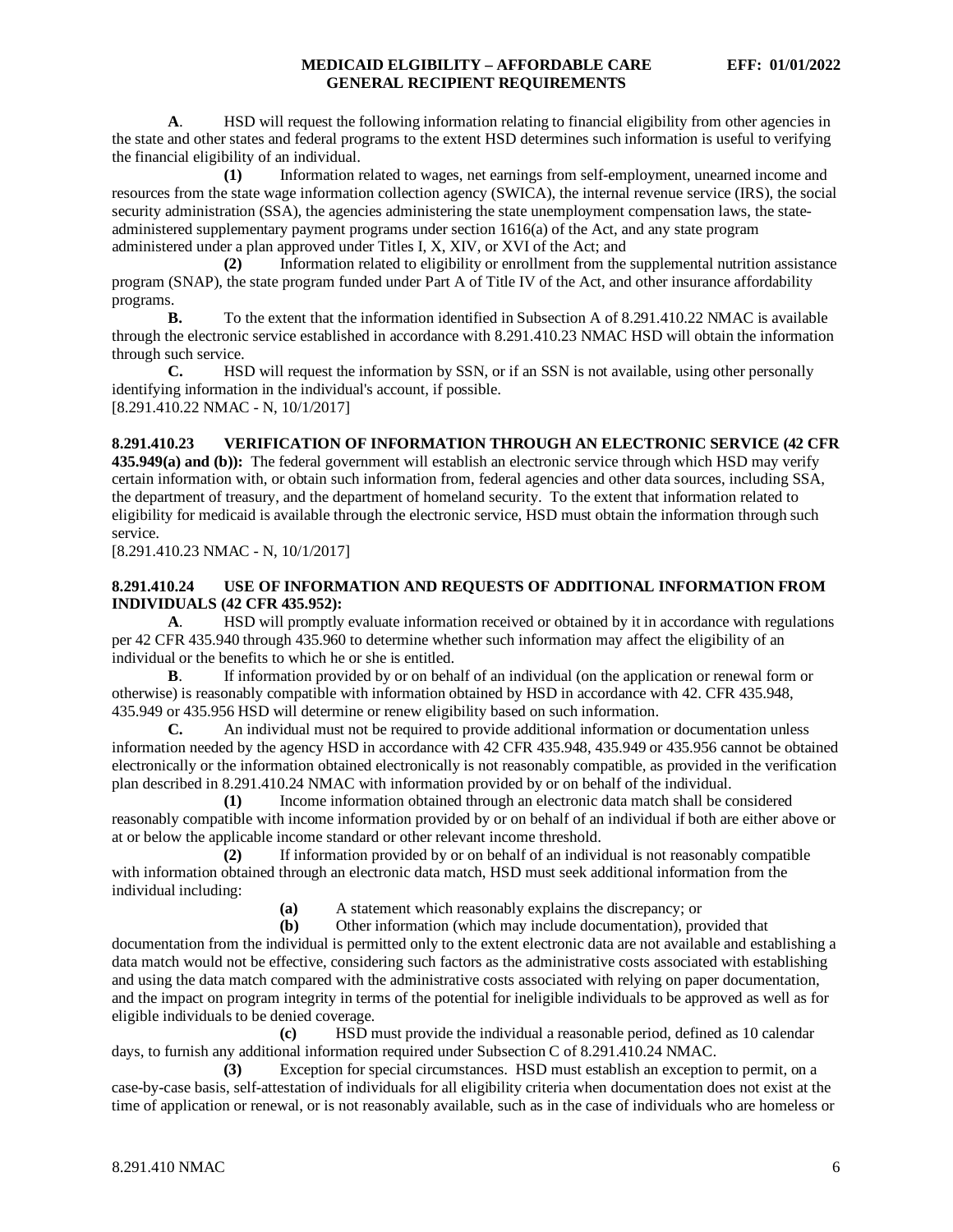have experienced domestic violence or a natural disaster. This exception does not apply if documentation is specifically required under title XI or XIX, such as requirements for verifying citizenship and immigration status.

**D.** HSD may not deny or terminate eligibility or reduce benefits for any individual on the basis of information received in accordance with regulations under 42 CFR 435.940 through 435.960 of this subpart unless HSD has sought additional information from the individual in accordance with Subsection C of 8.291.410.24 NMAC and provided proper notice and hearing rights to the individual. [8.291.410.24 NMAC - N, 10/1/2017]

<span id="page-7-0"></span>**8.291.410.25 VERIFICATION PLAN:** HSD has a verification plan describing the verification policies and procedures to implement the provisions set forth in 42 CFR 435.940 through 435.956 and 8.100.130 and 8.291.410 NMAC. The state verification plan is posted on the HSD website. [8.291.410.25 NMAC - N, 10/1/2017]

<span id="page-7-1"></span>**8.291.410.26 TIMEFRAME FOR DISPOSITION:** An applicant or recipient is given a timeframe to provide necessary verification in order for ISD to process an application within the timeframe set forth in this section. This requirement pertains to requests for verification for initial applications as well as for verification for ongoing eligibility. ISD shall make an eligibility decision within three working days of the receipt of all necessary verification.

**A.** The application disposition deadline for MAP is 45 days from the date of application.

(1) Day one: the date of application is the first day.<br>
(2) No later than day 44, or by the preceding work d **(2)** No later than day 44, or by the preceding work day if day 44 falls on a weekend or

holiday:

**(a)** if verification provided establishes eligibility or ineligibility; or

**(b)** if the day following day 44 is not a work day, then decision must be made earlier than day 44 to allow for mailing on or before the deadline.

**(3)** No later than day 45 by the next work day if day 45 falls on a weekend or holiday, if needed verification is not provided until day 42 - 44.

**(4)** Day 45 by the next work day if day 45 falls on a weekend or holiday, if needed verification is provided on day 45, or is not provided.

**(5)** After day 45:

**(a)** When an applicant or recipient requests one or more 10-calendar day extensions of time to provide needed verification. An applicant or recipient is entitled to receive up to three 10- calendar day extensions of time upon request.

**(b)** The eligibility decision must be made as soon as possible and within three working days of receipt of all necessary verification.

**B.** Tracking the application processing time limit: The application processing time limit begins on the day the signed application is received in the ISD county office.

**C.** Delayed determination: If an eligibility determination is not made within the required application processing time limit, the applicant or recipient shall be notified in writing of the reason for the delay and that the applicant or recipient has the right to request a HSD administrative hearing regarding ISD's failure to act within the time limit.<br> $\mathbf{D}$ .

**D.** Extensions of time: Up to three 10-calendar day extensions for providing verification shall be granted at the applicant or recipient's request. The extension begins at the end of the application processing time period or at the end of the previous extension.

**E.** Lack of verification: If verification needed to determine eligibility is not provided and no extension of time is requested, the application will be denied on the 45th day after the application date or by the next work day if 45th day falls on weekend or holiday.

**F.** Per 42 CFR 435.912(c)(3) the determination of eligibility for any medicaid applicant may not exceed:

- **(1)** ninety days for applicants who apply for medicaid on the basis of disability; and
- **(2)** forty-five days for all other medicaid applicants.

**G**. Per 42 CFR 435.912(g) HSD may not use the time standards cited at Subsection F of 8.291.410.26 NMAC:

**(1)** as a waiting period before determining eligibility; or

**(2)** as a reason for denying eligibility (because it has not determined eligibility within the

time standards.